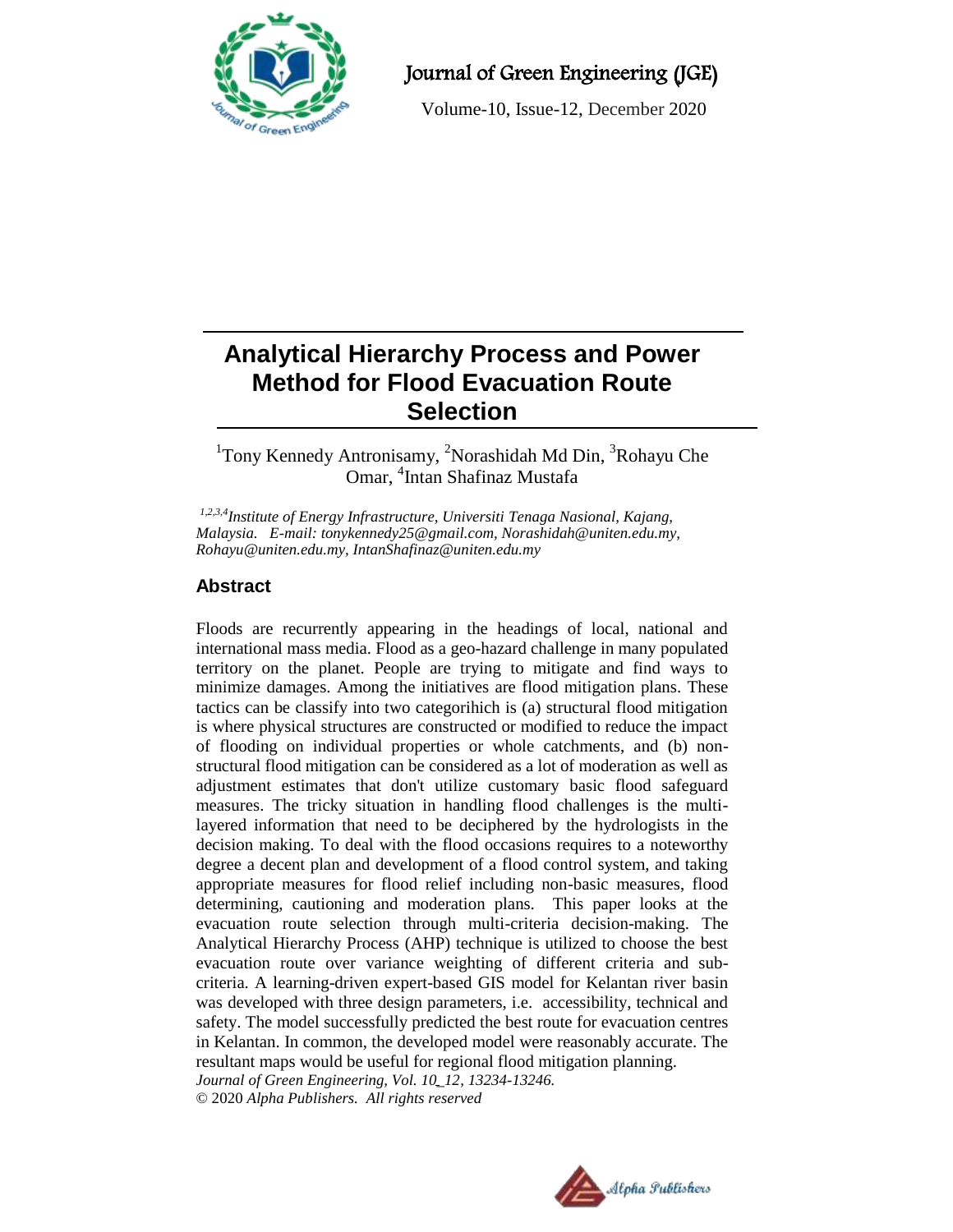**Keywords:** Analytic hierarchy process (AHP), route selection, multi-criteria decision-making, geographical information system (GIS), Power method

#### **1 Introduction**

Flood is one of the most common natural disaster happening globally. Throughout history floods have been affecting lives and livelihood and have raised environmental and socio-economical concerns over the years. Flood is also a common natural disaster in Malaysia which occur almost every year during the monsoon season. The 2014/15 Malaysia floods influenced Malaysia from 15 December  $2014 - 3$  January 2015. More than  $200,000$ individuals were affected while 21 were killed [1] during this time. This flood has been named as the most deplorable flood that has ever occurred in Malaysia in decades [2].

Flooding happens most frequently from heavy rainfall whereby as soon as natural streams do not have the volume to transfer excess water the water will overflow. Moreover, given Malaysia's topographical position, most floods that happen are a characteristic result of the recurrent rainstorm that is portrayed by overwhelming and normal precipitation from generally October to March [3]. An efficient evacuation route selection is key for a better flood mitigation plan. (Reference). Flood is a run-off of water that stifles land, and may make harm farming terrains, urban zones, and may even bring about loss of lives. [4]

Lacking seepage in the majority of the urban regions additionally improve the impacts of substantial downpour, however endeavours are in progress to determine this. Evacuation centres are identified by the local authorities to help affected lives in the flood affected areas. This work looks at how flood-affected constituents and authorities can identify the best route to an evacuation centre. The principle goal of this study is to identify a technique for flood evacuation route selection in Kelantan river basin, Malaysia. An analytic hierarchy process (AHP) model [5] is developed for flood evacuation route selection in this work.

## **2 Material And Method**

#### *2.1 Study Area*

The study area is Kelantan river basin. It is based on the Kelantan big flood of 2014 [6] with data obtained from Department of Irrigation and Drainage (DID) which comprise of (a) discharge river course, (b) rainfall and (c) water level surface.

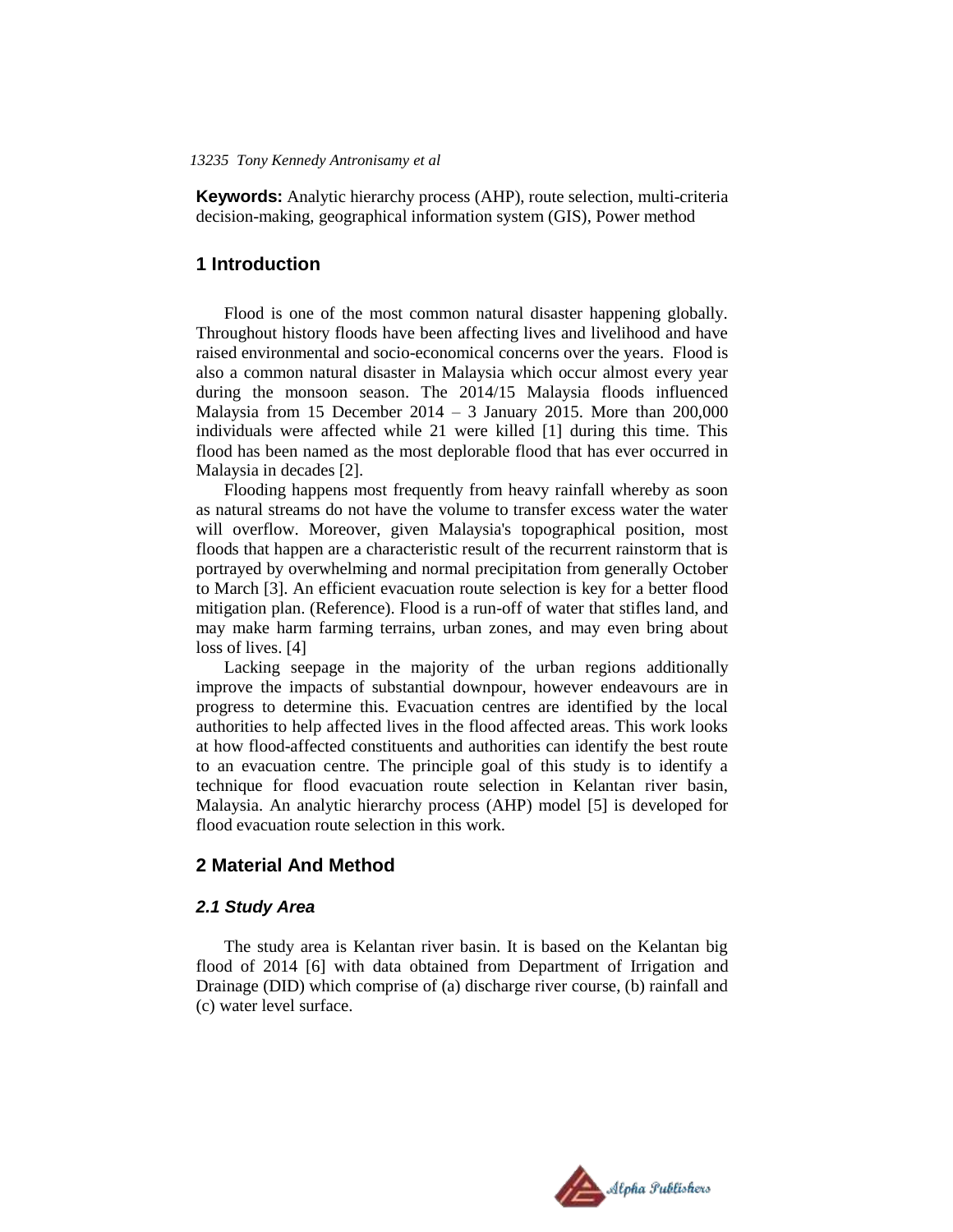## *2.2 Study Approach*

The study aims to find a way to generate the best evacuation route during flood occurrence(s). The study began by sourcing both spatial and nonspatial data from difference sources. Upon acquisition of the data, they were pre-processed, standardised and prioritised in order that they become consistence in terms of extent. The Framework for the evacuation route selection as shown in Fig. 1. Simulation for the December 2014 flood event was done at Kelantan River basin using Rainfall-Runoff-Inundation (RRI) Model.



**Figure 1** Framework For The Best Evacuation Route Selection

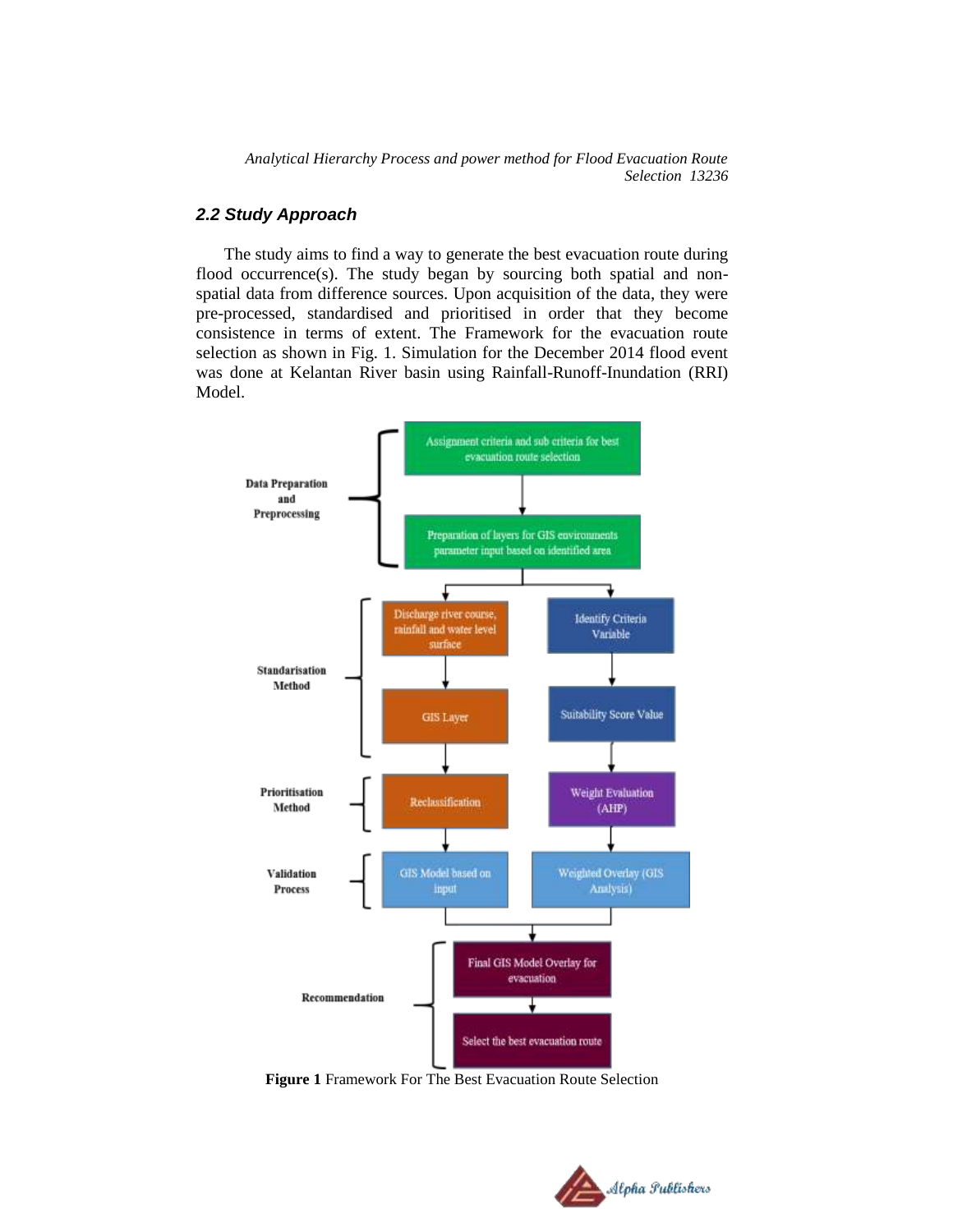RRI model is a two dimensional rainfall-runoff model which is adept in stimulating rainfall-runoff and flood inundation concurrently.

In in Malaysia, flood monitoring is under the management of Department of Irrigation and Drainage (DID), Ministry of Water, Land and Natural Resources. Fundamentally, the DID holds a web portal that is well-known as "Infobanjir" Portal [7].

This web portal captured and displays day-to-day reading at all flood stations which installed at specific location. The online keep informed to be available for 24-hours and had an interval of 4 hours before it is confirmed to be scattered on its portal.

Subsequently 24-hours display, the statistics will be hold back in the DID records and can only be retrieved by official application to their officers.

Fig. 2 shows the process data of discharge river course, rainfall and water level surface in a viewable format (GIS platform); and simulation for flood event December 2014.



**Figure 2** Simulation For Flood Event December 2014 Using RRI Model At Kelantan River Basin

## *2.3 MCDM and Analytic Hierarchy Process (AHP)*

Multi-Criteria Decision Making (MCDM) consist of one or more objectives where characterized as the state of the framework to be chosen, over a characterized set of possible results. AHP strategy is created by Thomas Saaty to help complex choices associating an immense number of decision-makers and criteria [8-9][10][13][14][15][16]. It is extraordinary compared to other portrayed and approves the technique for MCMD. As demonstrated by Saaty, settling on the choice about needs means disintegrating the choice procedure into the accompanying advances:

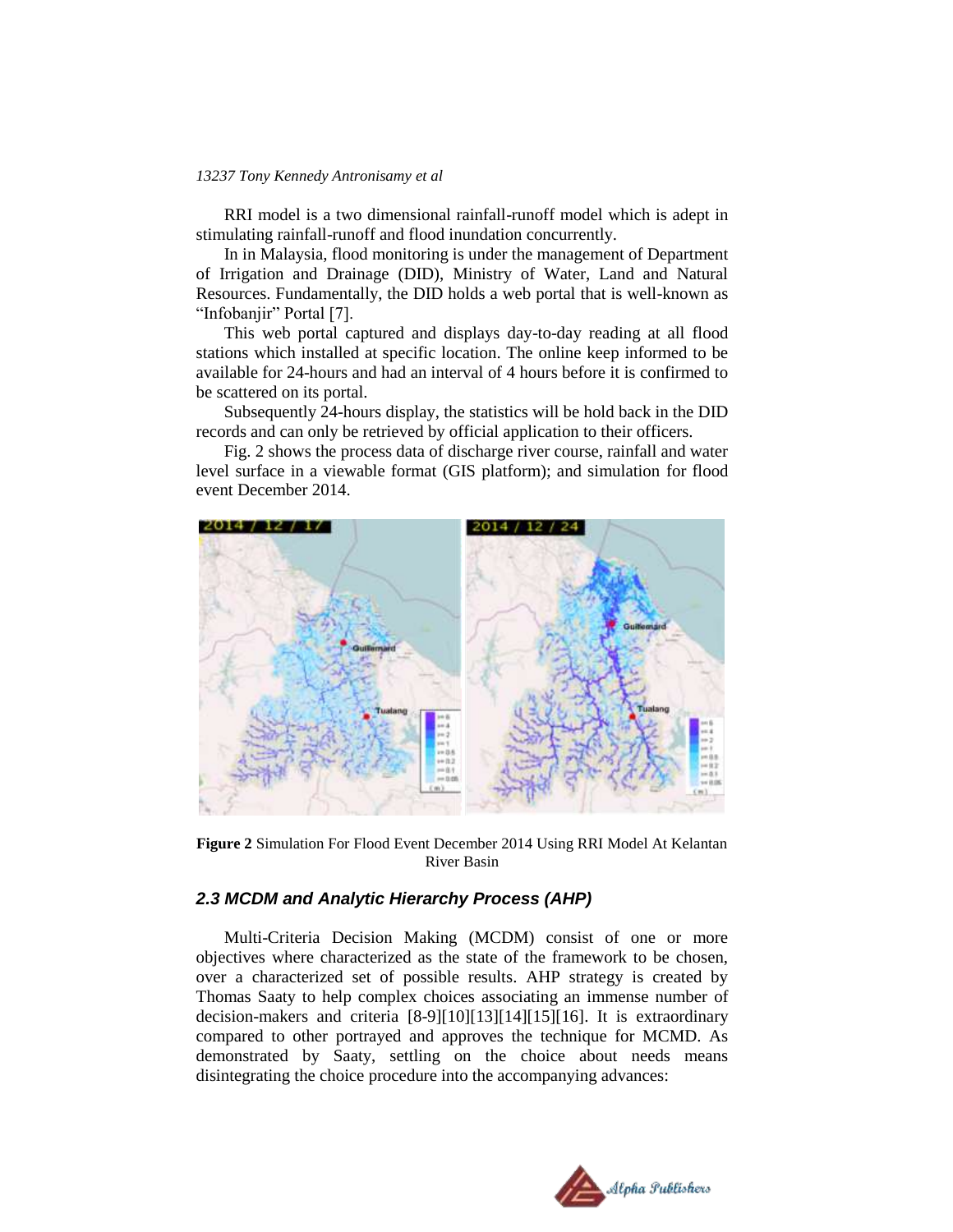• By defining the problem and define the kind of knowledge required

• Choice progression is organised start to finish as pursues: the objective of the choice, trailed by the targets from wide-extending

The overall significance of criteria just as sub-criteria as for the goal of study, criteria are positioned utilizing a Saaty scale [7], which structures five fundamental positions of intensity  $(1 - \text{equivalent significance}, 3 - \text{moderate})$ significance,  $5$  – solid significance,  $7$  – exceptionally solid or exhibited significance,  $9 -$  extraordinary significance). The best choice is separated subject to the well-portrayed all-out weight need vector via merging entirely weight vectors, this one is depicted through the expression as below:

$$
W_i = \sum_{j=1}^n c_j w_{ij}, \ \forall i = 1, \dots, m,
$$
 (1)

where: Wi – weight, need of elective I; cj - weight of creation j; m – number of substitutes; n – number of criteria. Saaty watched that for the strong integral system, the greatest eigenvalue is proportional to the quantity of assessments, or on the other hand  $\lambda$  max = n. [9]. He additionally characterized a proportion of consistency, which otherwise called the Consistency Index (CI), which demonstrates the deviance or consistency degree by methods for the going with formulation:

$$
CI = \frac{\lambda_{\max} - n}{n - 1} \tag{2}
$$

Saaty recommended CI must be contrasted and the comparing arbitrary CI (RI). Added by Saaty haphazardly created corresponding networks utilising scale and decided the RI to choose in the event that it was around 10% or less. The CR contrasts the CI and RI:

$$
CR = \frac{CI}{RI} \tag{3}
$$

On the off chance that CR is littler or equivalent to 10%, the irregularity is adequate. In the event that CR is more than 10%, the inclination should reexamine.

#### *2.4 Route Selection Analysis Hierarchy for Flood Evacuation*

Numerous parameters must be mulled over when performing route selection. The determination of best route for evacuation depends on the comprehensive and correct understanding of factors and how to select them. In this study, the particular factors are based on several research studies and expert opinions. The criteria related to this study as shown in Fig. 3 which are Accessibility, Safety and Risk Assessment together with

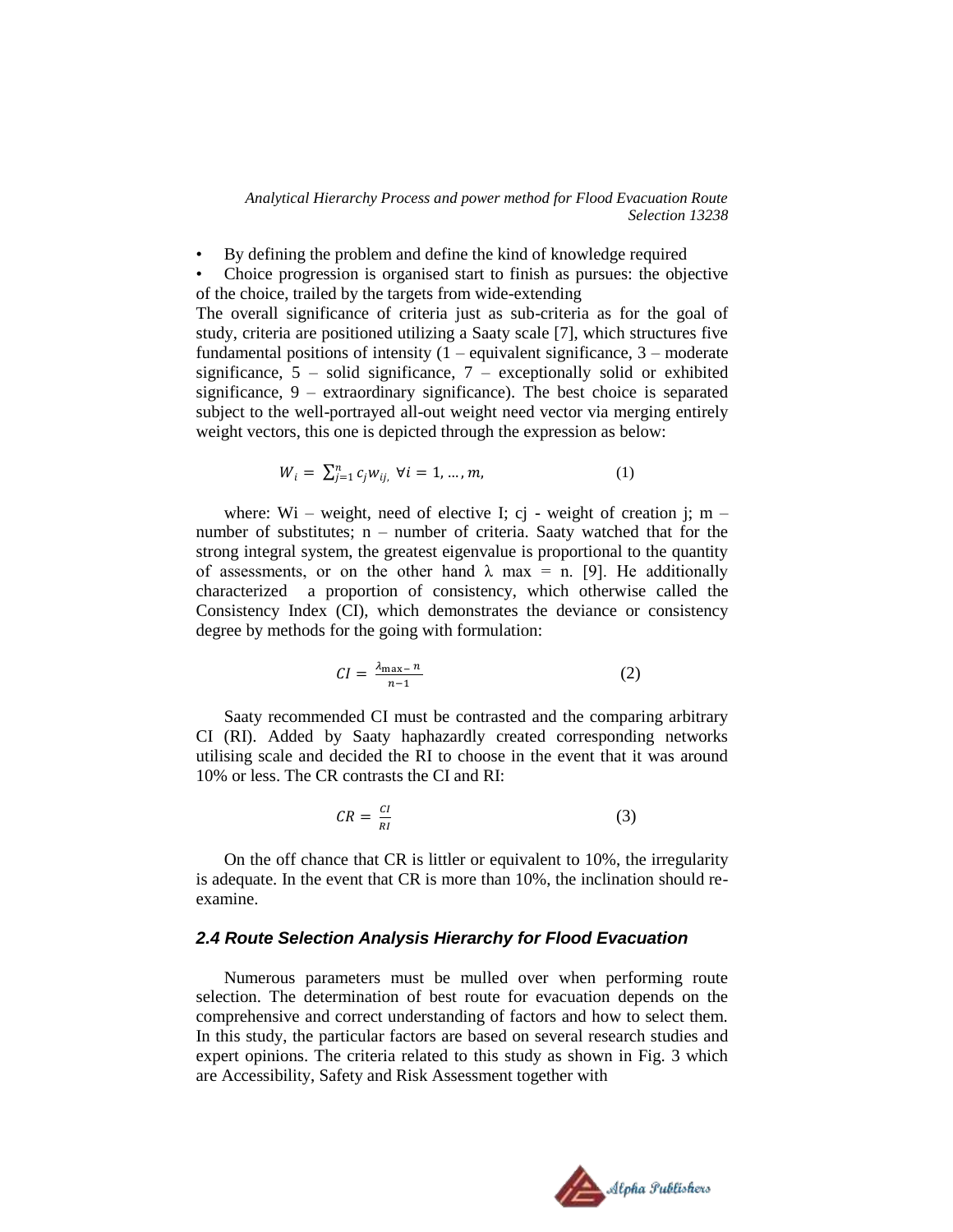their sub criteria. The subset for the accessibility factor are distance from the rivers (m), distance from the evacuation centre (m), length of route selection (m), and drivability.

The distance from the river is one of the primary sub-factor as the nearer the road towards river it has high tendency to be inundated. Distance from the evacuation centre is also another sub-factor that is considered to be a critical option. The selection of the evacuation centre need to be out of any flood prone area. In addition, length of the route selection and the drivability are another factors that equally important when the route selection process is done.



**Figure 3** Route Selection Analysis Hierarchy For Evacuation

On the other hand, the technical factor is one of three sub-factors, i.e. discharge river course, rainfall (m), water level surfaced (m). These factors are obtained from the historical data of previous flood occurrences in Kelantan.

The safety factor has two sub-factors criteria which are number of conflict points and number of intersection at route selection. The route selected shall not have large number of conflict points and intersections that meet the river.

## **3 Results and Discussion**

All the technical factors were processed, classified and plotted using GIS platform into viewable format. The discharge river course, rainfall and water level surfaced data are processed, classified and plotted using GIS platform into a viewable format as shown in Fig. 4, 5 and 6 respectively. Fig. 4 shows the plotted discharge river course which is the volume of water flowing through Kelantan river basin. Data Collected rainfall data for Kelantan from DID were converted into GIS as shown in Fig. 5. shows the The data are from the historical flood events at Kelantan. These data are used in studying the relationship on how to select the best evacuation route. Fig. 7 shows the formation of relative importance of one criterion over another and is expressed using the pairwise comparison matrix. A flood inundation

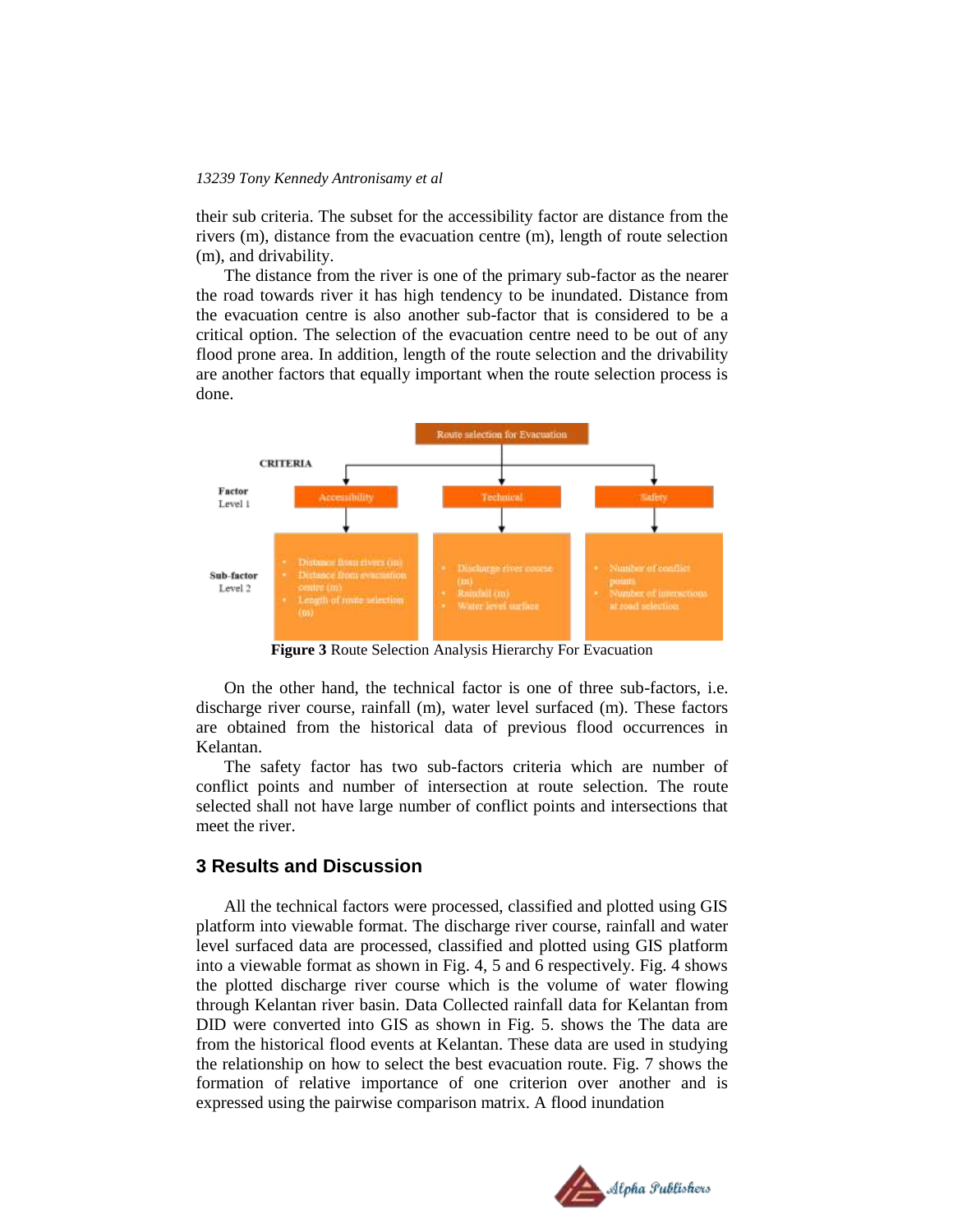map is developed using ArcGIS online with the collected spatial historical data., The evacuation centre which obtained from Malaysia Civil Defence Force and Kelantan road were also developed using the GIS as shown in Fig. 8.

 Ranking of priorities from a Pairwise matrix is identified using eigenvector. The ranking is obtained by squaring the matrix of pairwise and the sums are calculated and normalised using AHPcalc developed by Klaus D. Goepel [11,12]. Algorithm of power method is used to solve eigenvalue which resulting in much higher accuracy. Fig. 9 shows the matrix calculation which developed from the pairwise comparison matrix. The normalized principal Eigenvector known as the vector of priority. Since it is standardized, the aggregate all things considered in the priority vector is 1 as shown in the Fig. 10, the overall summary of AHP.

In short, the analytic hierarchy process offers a logical framework to conclude the benefits of each factor as below (a) Technical  $-55.84\%$ ; (b) Safety – 31.96% and (c) Accessibility – 12.20%. Based on the logical framework the technical factor is ranked highest ranked for the route selection possibility.



**Figure 4** Discharge River Course

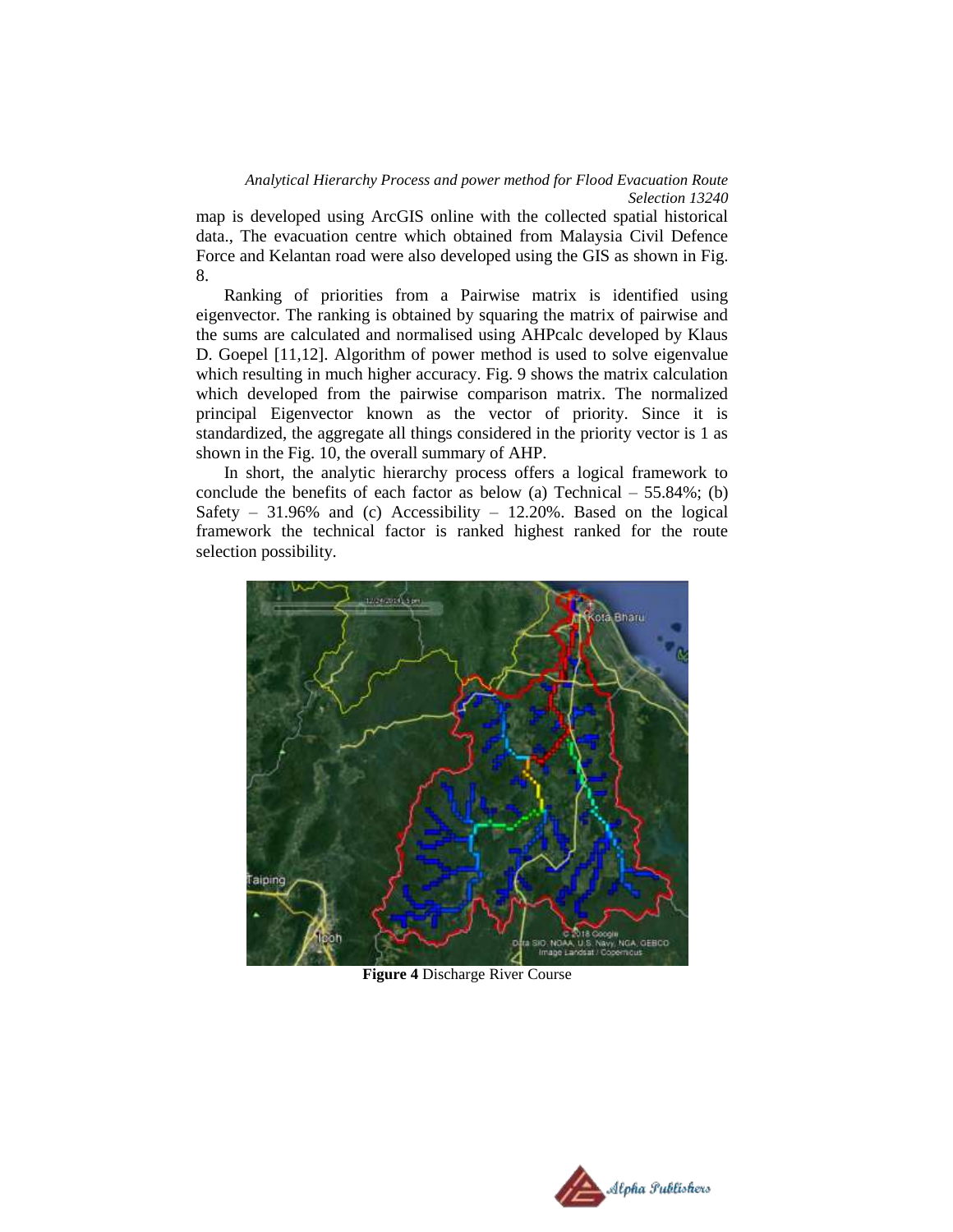*13241 Tony Kennedy Antronisamy et al*



**Figure 5** Rainfall Data



**Figure 6** Water Level Surface

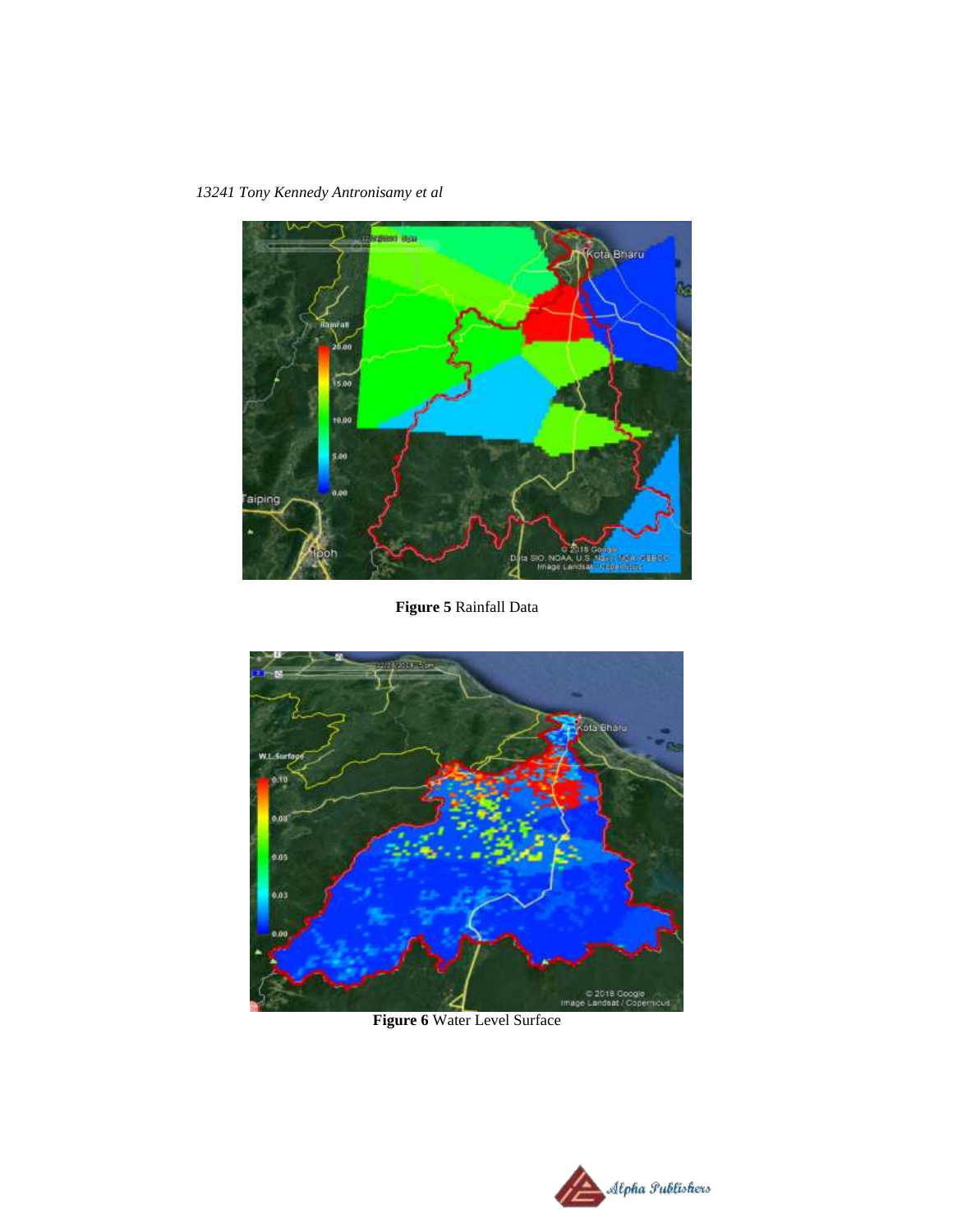Accessibility Technical Safety Accessibility  $1/1\,$  $1/4\,$  $1/3\,$  $1/\mathbf{1}$  $2/1$ Technical  $4/1$  $3/1$  $1/\Gamma$  $1/2$ Safety **Figure 7** Pairwise Comparison Matrix  $Q \overline{z}$ Layers **Jack IV Kelenten, Meleysie** m V Kelentan Road V Kelentan Pood ia) V Elecuation Cen m Tore 1156, Game  $\sqrt{\phantom{a}}$  Terengganu Flood I Landslide Kelenten I Landslide\_Terenggero aast Ol

*Analytical Hierarchy Process and power method for Flood Evacuation Route Selection 13242*

**Figure 8** Overlaying Of Inundation Map, Evacuation Centre & Kelantan Road

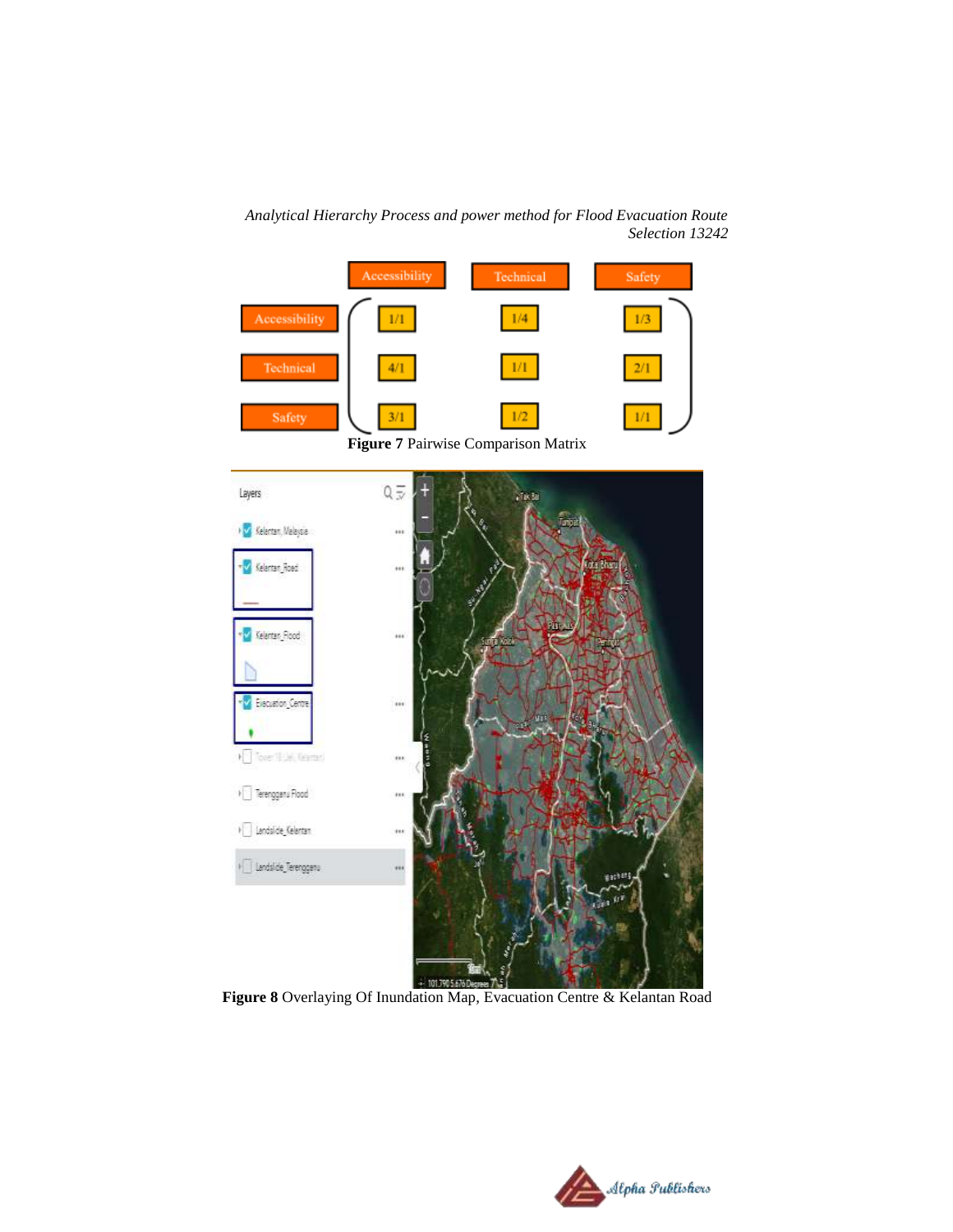| 1            |                         | Power Method (Dominant Eigenvalue) |            |                |                          | Analytic Hierarchy Process (8x8 Matrix) |                                |                     | 3                 |                                                     |
|--------------|-------------------------|------------------------------------|------------|----------------|--------------------------|-----------------------------------------|--------------------------------|---------------------|-------------------|-----------------------------------------------------|
|              |                         |                                    |            |                |                          |                                         |                                |                     |                   |                                                     |
|              |                         |                                    |            |                |                          |                                         |                                |                     |                   |                                                     |
|              |                         |                                    |            |                |                          |                                         |                                |                     | <b>Iterations</b> |                                                     |
|              | $\overline{c}$          | 3                                  | 4          | 5              | 6                        | 7                                       | 8                              |                     | 0                 | 12                                                  |
| 1.00         | 0.25                    | 0.33                               |            |                |                          |                                         |                                |                     | 0.20              | 0.66                                                |
| 4.00         | 1.00                    | 2.00                               |            |                |                          |                                         |                                |                     | 0.88              | 3.02                                                |
| 3.00         | 0.50                    | 1.00                               |            |                |                          |                                         |                                |                     | 0.56              | 1.73                                                |
|              |                         |                                    | 1.00       |                |                          |                                         |                                |                     | 0.13              | 0.00                                                |
|              |                         |                                    |            | 1.00           |                          |                                         |                                |                     | 0.13              | 0.00                                                |
|              |                         |                                    |            |                | 1.00                     |                                         |                                |                     | 0.13              | 0.00                                                |
|              |                         |                                    |            |                |                          |                                         |                                |                     |                   | 0.00                                                |
|              |                         |                                    |            |                |                          |                                         | 1.00                           |                     | 0.13              | 0.00                                                |
|              |                         |                                    |            |                |                          |                                         |                                |                     | Scaling           |                                                     |
|              |                         |                                    |            |                |                          |                                         |                                |                     | 0.23              | 0.22                                                |
| Random Index |                         |                                    |            |                |                          |                                         |                                |                     |                   | 1.00                                                |
| ī            |                         |                                    | 4          |                |                          | 7                                       |                                |                     | 0.64              | 0.57                                                |
| 0.00         | 0.00                    | 0.58                               | 0.90       | 1,12           | 1.24                     |                                         | 1.41                           |                     | 0.14              | 0.00                                                |
|              |                         |                                    |            |                |                          |                                         |                                |                     | 0.14              | 0.00                                                |
|              |                         |                                    |            |                |                          | C)                                      | 0.009                          |                     | 0.14              | 0.00                                                |
|              |                         |                                    |            |                |                          | <b>BI</b>                               | 0.58                           |                     | 0.14              | 0.00                                                |
|              |                         |                                    |            |                |                          | CR                                      | 1.6%                           |                     | 0.14              | 0.00                                                |
|              |                         |                                    |            |                |                          |                                         |                                |                     | 2.58333           | 1.79075                                             |
|              |                         |                                    |            |                |                          |                                         |                                |                     |                   |                                                     |
| 0.13         | 0.14                    | 0.10                               |            |                |                          |                                         |                                |                     | 0.0876            | 0.1220                                              |
| 0.50         | 0.57                    | 0.60                               |            |                |                          |                                         |                                |                     | 0.3871            | 0.5584                                              |
| 0.38         | 0.29                    | 0.30                               |            |                |                          |                                         |                                |                     | 0.2488            | 0.3196                                              |
|              |                         |                                    |            |                |                          |                                         |                                |                     | 0.0553            | 0.0000                                              |
|              |                         |                                    |            |                |                          |                                         |                                |                     | 0.0553            | 0.0000                                              |
|              |                         |                                    |            |                | ٠                        |                                         |                                |                     | 0.0553            | 0.0000                                              |
|              |                         |                                    |            |                |                          | ٠                                       |                                |                     | 0.0553            | 0.0000                                              |
|              |                         |                                    |            |                | $\overline{\phantom{0}}$ | $\overline{\phantom{a}}$                | ٠                              |                     | 0.0553            | 0.0000                                              |
|              |                         |                                    |            |                |                          |                                         |                                |                     |                   | 3.01829                                             |
| $\bullet$    |                         |                                    |            |                |                          |                                         |                                |                     |                   |                                                     |
|              | $\overline{\mathbf{8}}$ | 1.75<br>$\overline{2}$             | 3.333<br>3 | $\overline{0}$ | ō<br>5                   | $\overline{0}$<br>£.                    | 1.00<br>$\overline{0}$<br>1.32 | $\overline{0}$<br>8 |                   | 0.13<br>1.00<br><b>Normalization</b><br>Eigenvalue: |

**Figure 9** 8×8 Matrix Calculation

| Objective                                             |                                                    |          |               |              |              | Selection of Best Route for Evacuation         |              |                                                                    |               |                           |               |         |
|-------------------------------------------------------|----------------------------------------------------|----------|---------------|--------------|--------------|------------------------------------------------|--------------|--------------------------------------------------------------------|---------------|---------------------------|---------------|---------|
| Author                                                |                                                    | Klaus.   |               |              |              |                                                |              |                                                                    |               |                           |               |         |
| Date                                                  |                                                    | 15-06-19 |               |              |              |                                                |              |                                                                    |               |                           |               |         |
| Table                                                 |                                                    |          | Element       |              |              | Comment                                        |              |                                                                    |               |                           |               | Weights |
|                                                       | <b>Accessibility</b><br><b>Technical</b><br>Safety |          |               |              |              | Comment <sub>1</sub><br>Comment 2<br>Comment 3 |              | 12.2%<br>55.8%<br>32.0%<br>0.0%<br>$0.0\%$<br>0.0%<br>0.0%<br>0.0% |               |                           |               |         |
|                                                       | Eigenvalue<br><b>Consistency Ratio</b>             |          |               |              |              |                                                |              |                                                                    | lambda<br>CR. |                           | 3.018<br>1.0% |         |
| <b>koordery</b><br>lochtocal<br><b>Safe</b><br>Matrix |                                                    |          |               |              |              |                                                |              |                                                                    | principal     | normalized<br>Eigenvector |               |         |
| Accessibility                                         |                                                    | ٦        | 1/4           | W3           | o            | $\alpha$                                       | $\alpha$     | $\alpha$                                                           | o             |                           | 12.20%        |         |
| Technical                                             |                                                    | ٠        | ٠             | z            | $\mathbf{o}$ | 'n                                             | $\mathbf{u}$ | $\circ$                                                            | $\alpha$      |                           | <b>SS.84%</b> |         |
|                                                       | <b>Safety</b>                                      | s        | 1/2           | ٠            | $\alpha$     | ù                                              | ù.           | $\mathbf{a}$                                                       | $\alpha$      |                           | 31.96%        |         |
|                                                       |                                                    | w.       | w             | a.           | ٠            | ö.                                             | $\alpha$     | $\alpha$                                                           | o             |                           | 0.00%         |         |
|                                                       |                                                    | i5       | m             | a            | a            | ۱                                              | $\alpha$     | ŭ                                                                  | 'n            |                           | 0.0056        |         |
|                                                       |                                                    | ia.      | W)            | o            | ö            | $\circ$                                        | ٠            | ۰                                                                  | ۰             |                           | 0.00%         |         |
|                                                       |                                                    | Ø.       | $\mathcal{D}$ | $\mathbf{Q}$ | $\circ$      | $\overline{0}$                                 | $\bf{o}$     | ٠                                                                  | o             |                           | 0.00%         |         |
|                                                       |                                                    | <b>D</b> | ø             | $\alpha$     | o            | $\alpha$                                       | $\alpha$     | $\alpha$                                                           | ٠             |                           | 0.00%         |         |

**Figure 10** Overall Summary of APH

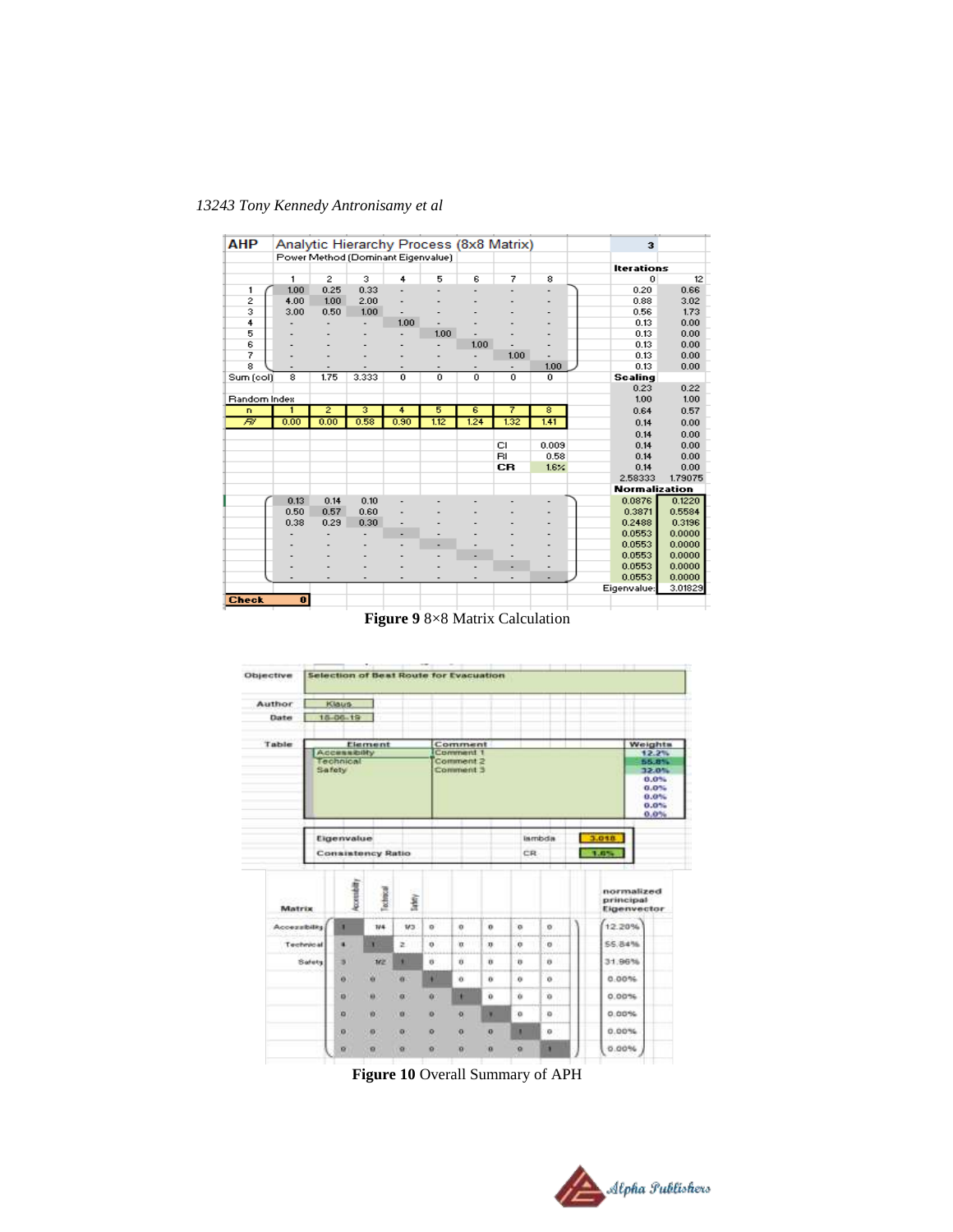## **4 Conclusion**

In this study, the best evacuation route was chosen by means of a learning-driven expert-based GIS model for Kelantan river basin. Three parameters, which are accessibility, technical and safety were introduced to the specialists to matched examination and distributing weight as the fundamental criteria/factors for best route determination in the system of GIS. The flood inundation map of Kelantan was overlaid and compared with the discharge river course, water level surface and rainfall. In the event that it tends to be expected that the inundation map is reliable, the outcome of this study to select the best evacuation route to get to the evacuation centre is then reliable. Henceforth, the AHP and GIS procedure is equipped for making a moderately solid expectation and can be recommended for route determination.

#### **References**

- [1]Available Online:https://www.asiaone.com/malaysia/floods-kill-21 malaysia-waters-recede
- [2] Available online : https://www.reuters.com/article/us-malaysia-floodsidUSKBN0K402S20141226
- [3]Availableonline:

https://www.researchgate.net/publication/235259598\_Increasing\_Flood\_ Risk\_in\_Malaysia\_Causes\_and\_Solutions

- [4]Huang X, Tan H, Zhou J, Yang T, Benjamin A, Wen SS, Li S, Liu S, Liu A, Li X, et al., "Flood hazard in Hunan province of China: an economic loss analysis", Nat Hazards, Vol. 47, pp.65-73, 2008.
- [5]Podvezko, V, "Application of AHP technique", Journal of Business Economics and Management, Vol.10, no.2, pp.181–189. 2009.
- [6]Available online : Infobanjir Portal, URL: http://infobanjir.water.gov.my/
- [7]Saaty, T. L., "Decision making with the analytic hierarchy process", International Journal of Services Sciences, Vol.1, no.1, pp.83–98, 2008.
- [8]Saaty, T. L., "Transport planning with multiple criteria: the analytic hierarchy process applications and progress review", Journal of Advanced Transportation, Vol. 29,no.1, pp. 81–126,1995.
- [9]Danijela Baric, Hrvoje Pilko, Josip Strujic. ,"An Analytic Hierarchy Process Model To Evaluate Road Section Desgin", Transport, Vol.31, no.3, pp 312-321, 2016.
- [10]Podvezko, V., "Application of AHP technique", Journal of Business Economics and Management,Vol. 10,no.2,pp. 181–189,2009.

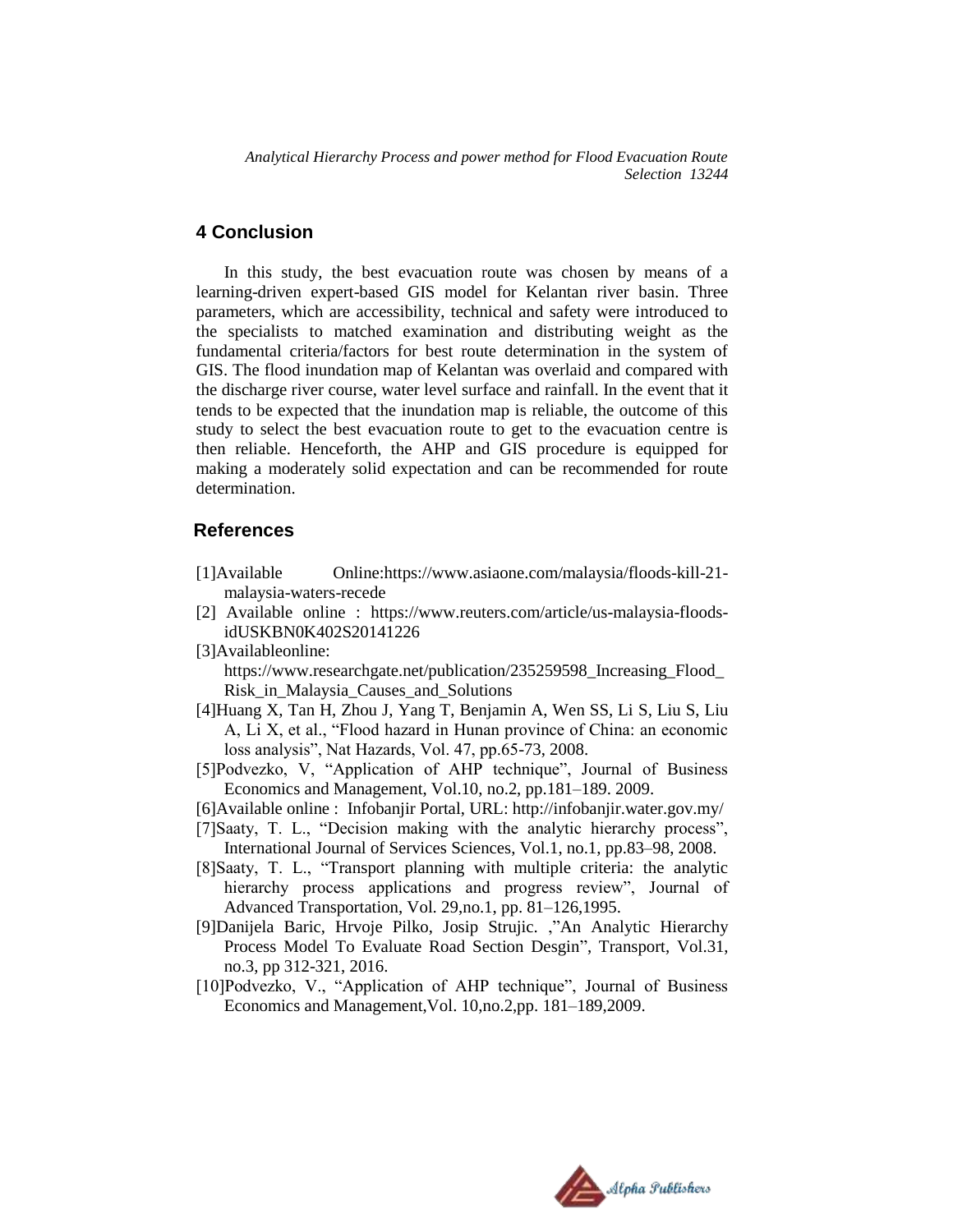- [11] Available online : https://creativecommons.org/licenses/by-nc/3.0/sg/
- [12]Hussain, A., Mkpojiogu, E.O.C, "Usability evaluation techniques in mobile commerce applications: A systematic review", Proceedings Of The International Conference On Applied Science And Technology 2016.
- [13]Hamid reza Pourghasemi, Masood Beheshtirad & Biswajeet Pradhan, "A comparative assessment of prediction capabilities of modified analytical hierarchy process (MAHP) and Mamdani fuzzy logic models using Netcad-GIS for forest fire susceptibility mapping", Geomatics, Natural Hazards and Risk, Vol.7,no.2, pp.861-885, 2016.
- [14]omid rahmati, Hossein Zeinivand, "Flood hazard zoning in Yasooj region, Iran, using GIS and multi-criteria decision analysis", Geomatics, Natural Hazards and Risk", Vol.7,no.3,pp.1000-1017, 2015.
- [15]K.Sasikalarani NeenuPrasoodanan,"Path Optimization Of Route Queries Based On Arbitraryorder Constraints", International Journal Of Innovations In Scientific And Engineering Research (Ijiser), Vol.1, no.4, pp.305-313,2014.
- [16]Mallikarjuna Nandi and K.Anusha, "Evaluation of Energy Aware Routing Protocol for Mobile Adhoc Network", Journal of Green Engineering, Vol.10, no.11, pp.10767-10780, 2020.

#### **Biographies**



**Tony Kennedy Antronisamy,** Institute of Energy Infrastructure, Universiti Tenaga Nasional, Kajang, Malaysia



**Norashidah Md Din,** Institute of Energy Infrastructure, Universiti Tenaga Nasional, Kajang, Malaysia.